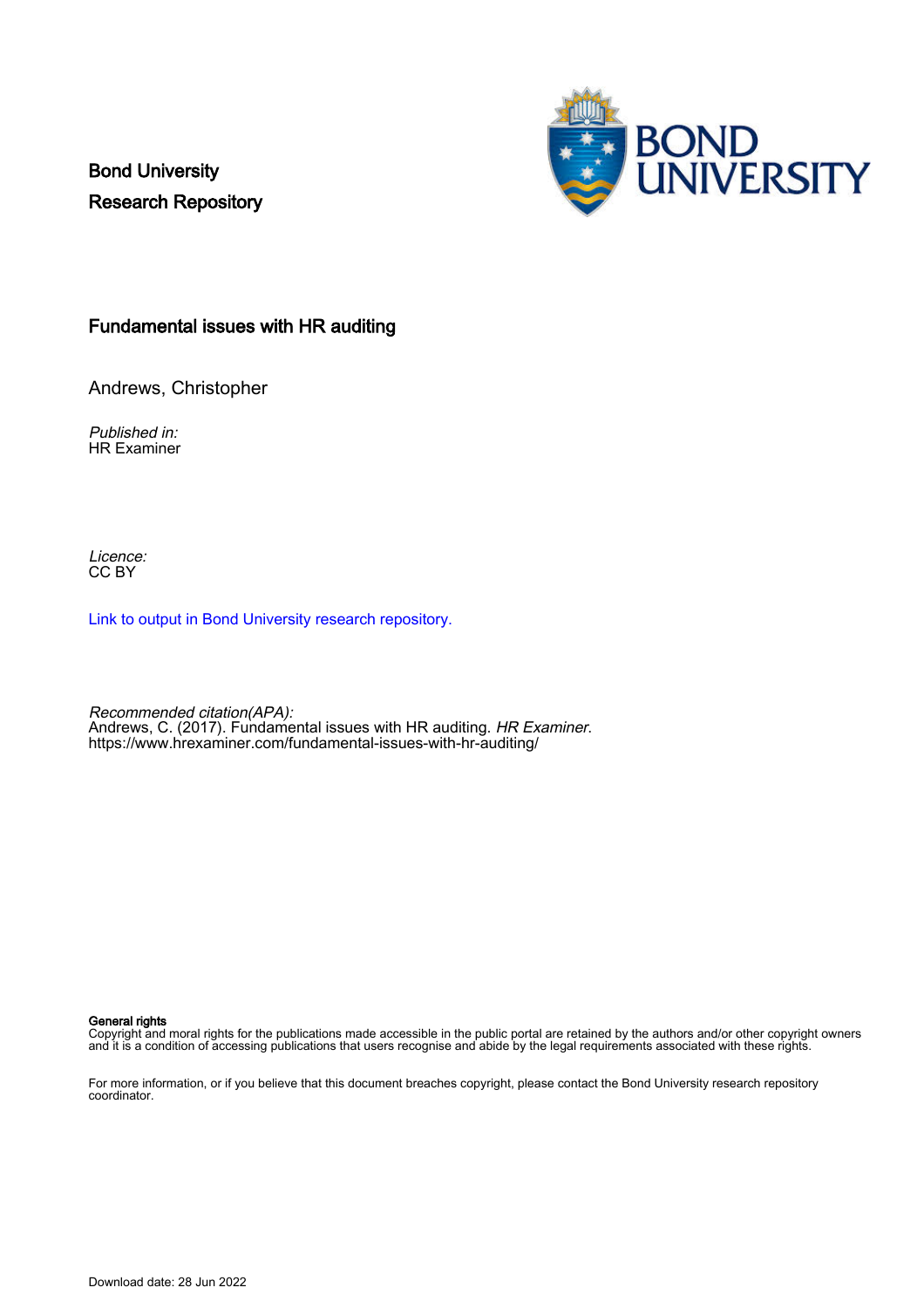#### **Fundamental Issues with Human Resource Auditing**

#### **By Dr Chris Andrews**

What entitles us to correctly call an evaluation of human resources a "HR Audit"?

Professor Susan Nutley (2000) observed that 'defining what an audit is and, conversely, what it is not' was fraught with difficulties. Professor Alan Clardy (2004) observed that the term audit was used 'rather indiscriminately' in the literature so that 'most any kind of study of human resources is considered an audit'. Clearly a human resource audit needs to be properly defined and separated from those activities that are *not auditing*. Clouding this is the auditing profession itself; for example they widely use the term 'review' within the context of professional auditing.

So let's define HR Auditing: A HR audit is an audit undertaken of human resources or within an aspect of human resources. Inherently placed within this definition is an understanding of what auditing means to that profession.

The key issues for audits are: auditing independence, the scope and audit method, audit reporting and audit assurance (rather than management assurance). In addition, an auditor needs to be recognised as having achieved professional competence.

For clarity, the fundamental issue for auditing is independence. Let's be blunt - self-audit is an oxymoron – since it lacks the independence required of auditors. Call it self-evaluation or selfassessment but don't use the term self-audit. A second aspect of professional auditing is the type of audit conducted. Many of you will be familiar with financial audits, compliance audits, operational and special purpose audits. A performance audit, one example of an operational audit of HR, can be a future orientated examination considering the issues of efficiency, effectiveness and economy (the 3e's).

If you have undertaken basic auditing training you will understand that auditors follow a rigorous audit process, use specific audit methods and compile audit reports in a particular way. There is more: auditors have records that are kept in a consistent format so that the audit can be replicated in the future, and they have action-in-response obligations to follow through with. Importantly their work often reports to a Board level Audit Committee.

From the description outlined above, is the activity you currently undertake really a HR Audit? If not, you might want to rethink the descriptor. If you were to mislead those reading and relying on your HR Audit Report it might prove costly.

### *HR Standards*

Auditors are evaluation experts and they rely heavily on standards in so many ways. If you are going to conduct a compliance audit you need to have standards in place. Try undertaking a performance audit without standards - the very first recommendation an auditor would make would be that standards need to be developed. In order to conduct a performance audit of HR, you need to be able to clearly articulate what you expect to see (especially in outcome terms). To an auditor standards are fundamental.

### *HR Auditing Reading List*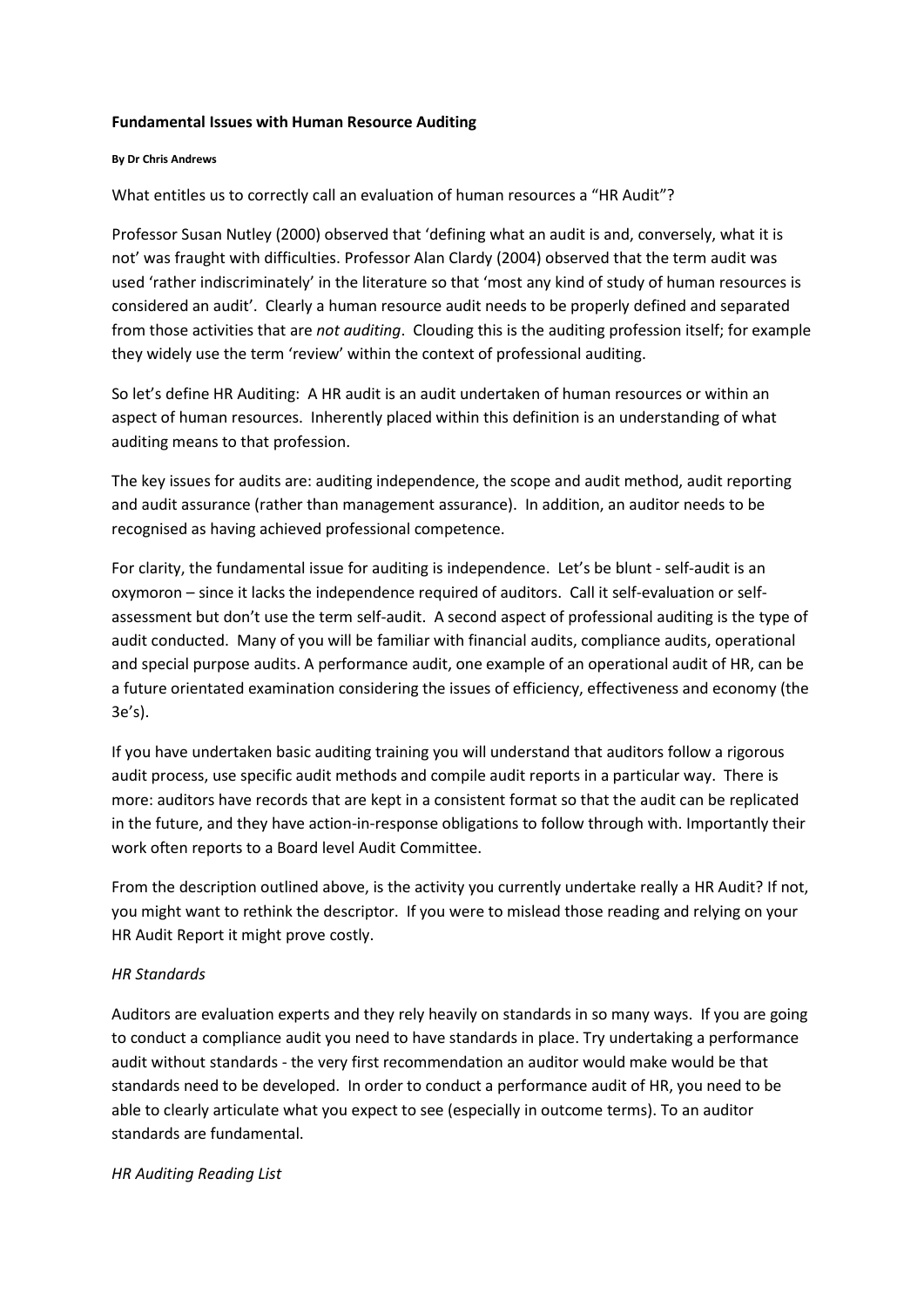Whenever I see an article on HR Auditing I look for the signs of an auditing professional.

The professional practice orientation, the importance of the scope description, audit method, the understanding of the role of standards, the competence and background of the auditor and the genuine auditing publications they use as a reference point in the bibliography. Two illustrations will serve to highlight some contemporary issues. First, consider the tile 'Auditing Your Human Resources Department'. Does that evoke a clear message that HR Auditing is not a form of self-evaluation? Perhaps not.

Second, 'Auditing Human Resources', an auditing association publication. In this document is HR auditing properly defined and *what is not* HR auditing crystal clear? Is the requirement for independence absolute? Would the average HR reader be able to distinguish between *management assurance* and *audit assurance*?

The clear message to authors wanting to write about HR Auditing is they need to understand that it is located both within and between the fields of human resources and auditing. Considered in this way the importance of auditing to HR Auditing is highlighted. By crossing discipline boundaries, mixing auditing methods and independence with the evaluation of human resources, we can positively identify future-orientated performance improvements (Andrews 2008).

## *HR Metrics & Measures*

The evaluation of HR is made more difficult by the 'spice rack' (Sumser 2016) nature of the profession. There are literally hundreds of things HR could do, and no consensus on what they should do. This vagueness spills over into the HR metrics and measures space – it is relatively easy to identify 300 metrics and measures but there is little to guide what really matters. Here auditing professionals can assist by helping HR professionals to understand the elements of performance, and how to measure them. If you set the criteria correctly the 300 measures can be *winnowed* down to those that really matter. It also focuses attention on building new metrics and measures that HR can report on within the criteria adopted. To evaluate performance auditor's look to the three key areas of **efficiency**, **effectiveness** and **economy** (the 3e's). While performance auditors view **equity** through the prism of effectiveness, it is also possible to segment this as a fourth 'E' when conducting a performance evaluation of HR.

Just how can we *winnow* HR metrics and measures?

As an example, if we set the criteria as reporting on: **effectiveness** (rather than efficiency, or economy), **outcomes** (rather than inputs, processes or outputs) and with attention directed to a specific **audience** (i.e. appropriate to senior management or board level) then we have just a few HR metrics and measures that meet this criterion. Organisations wanting to add more evaluation measures appropriate to this criterion would need to adopt specific objectives relevant to their business that report on those elements of performance that make a real difference. They could do worse than consulting a properly trained HR performance auditor for advice on these evaluation issues.

### *Summary*